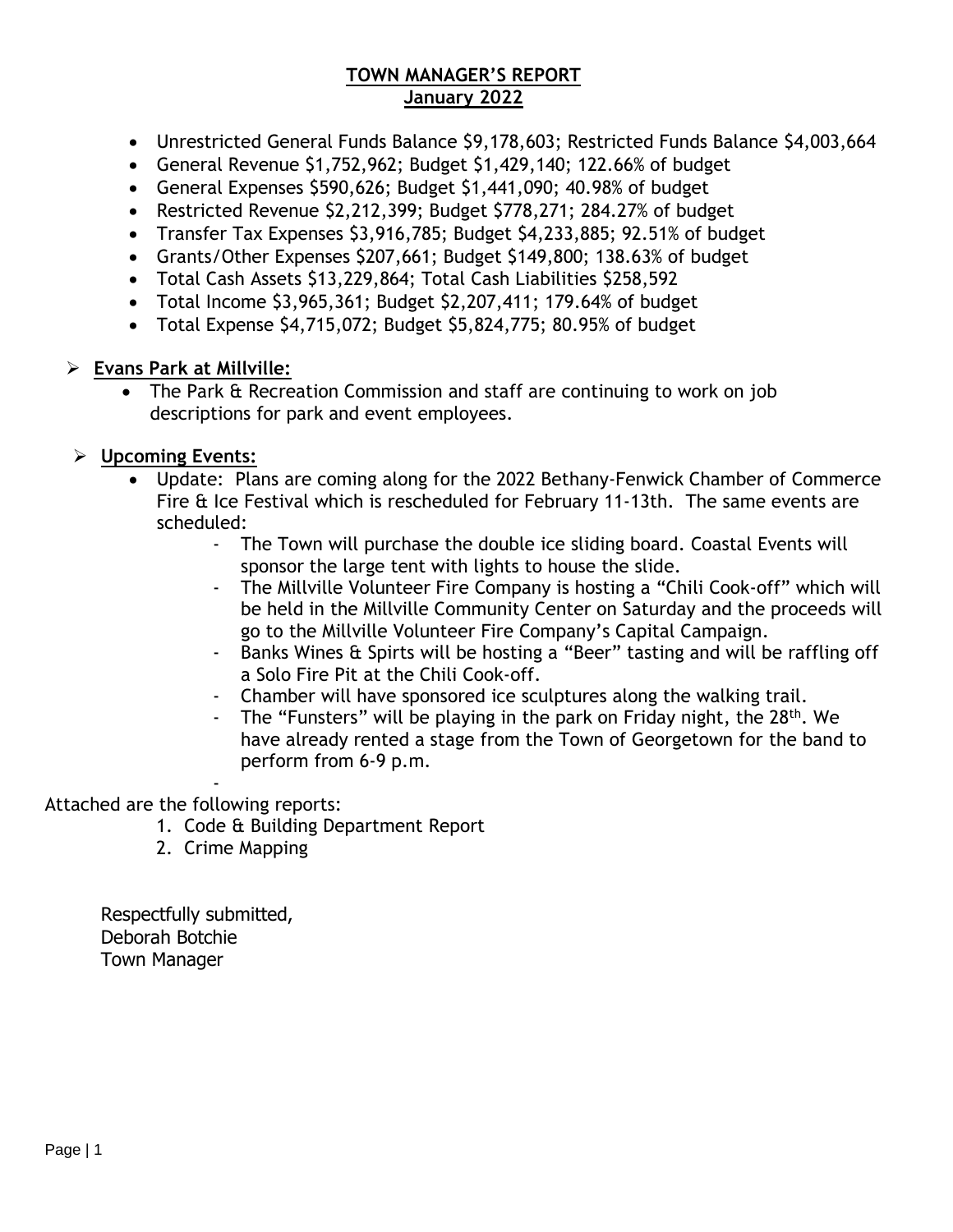## **Code & Building Department Monthly Report for January 2022**

| <b>BUILDING PERMITS</b>                                                        |                |
|--------------------------------------------------------------------------------|----------------|
| <b>Total BP Issued: 20</b>                                                     |                |
| <b>Single Family Homes</b><br>$\bullet$                                        | 6              |
| <b>Townhouse Units</b><br>$\bullet$                                            | $\overline{0}$ |
| Minor<br>٠                                                                     | 13             |
| Commercial<br>$\bullet$                                                        |                |
| <b>Signs</b><br>$\bullet$                                                      | $\overline{0}$ |
| <b>Certificates of Occupancy/Completion Issued: 38</b><br><b>Total Revenue</b> | \$36,117.50    |
| <b>BP SFH</b>                                                                  | \$28,794.50    |
| <b>BP SFTH</b>                                                                 | \$ 0.00        |
| <b>BP</b> Commercial                                                           | \$4,780.00     |
| <b>BP</b> Minor                                                                | \$2,243.00     |
| <b>Sign Permits</b>                                                            | \$ 0.00        |
| <b>BP</b> Violations                                                           | \$300.00       |

#### **DEVELOPMENT ACTIVITY**

**BL2**: Work continues. Infrastructure continues. New construction back underway.

**MBTS Sea Breeze:** Site work is almost completed. The home construction is in full force. Last looked there is only 1 lot left that haven't been bought.

**PARKSIDE**: Construction underway and infrastructure in phase 2 in process.

**SEA EDGE:** Building in process. Last building started should be done by February as per site supervisor. **SOUTHERN LANDING:** Building construction well on its way.

**MBTS PENINSULA VILLAGE:** Infrastructure i.e. Storm water pipe and drainage being worked on, as well as starting to dig in the pond area plus water and sewer in their next phase. Black top is down for the 1 st 40+ lots and permit issued for first home.

**MBTS SCHOONER COVE:** Should start work in Feb. waiting on material before starting. This should be a fast project not much there once they get started.

**TOWN PARK**: Pickleball court has a crack in it by post, Contacting a couple different repair co. for price. McCarthy Stone Graded swale and parking lot, adding more stone were needed. Hard to see under all the snow though.

#### **CODE ENFORCEMENT: VIOLATIONS**

TOTAL VIOLATIONS: \$300.00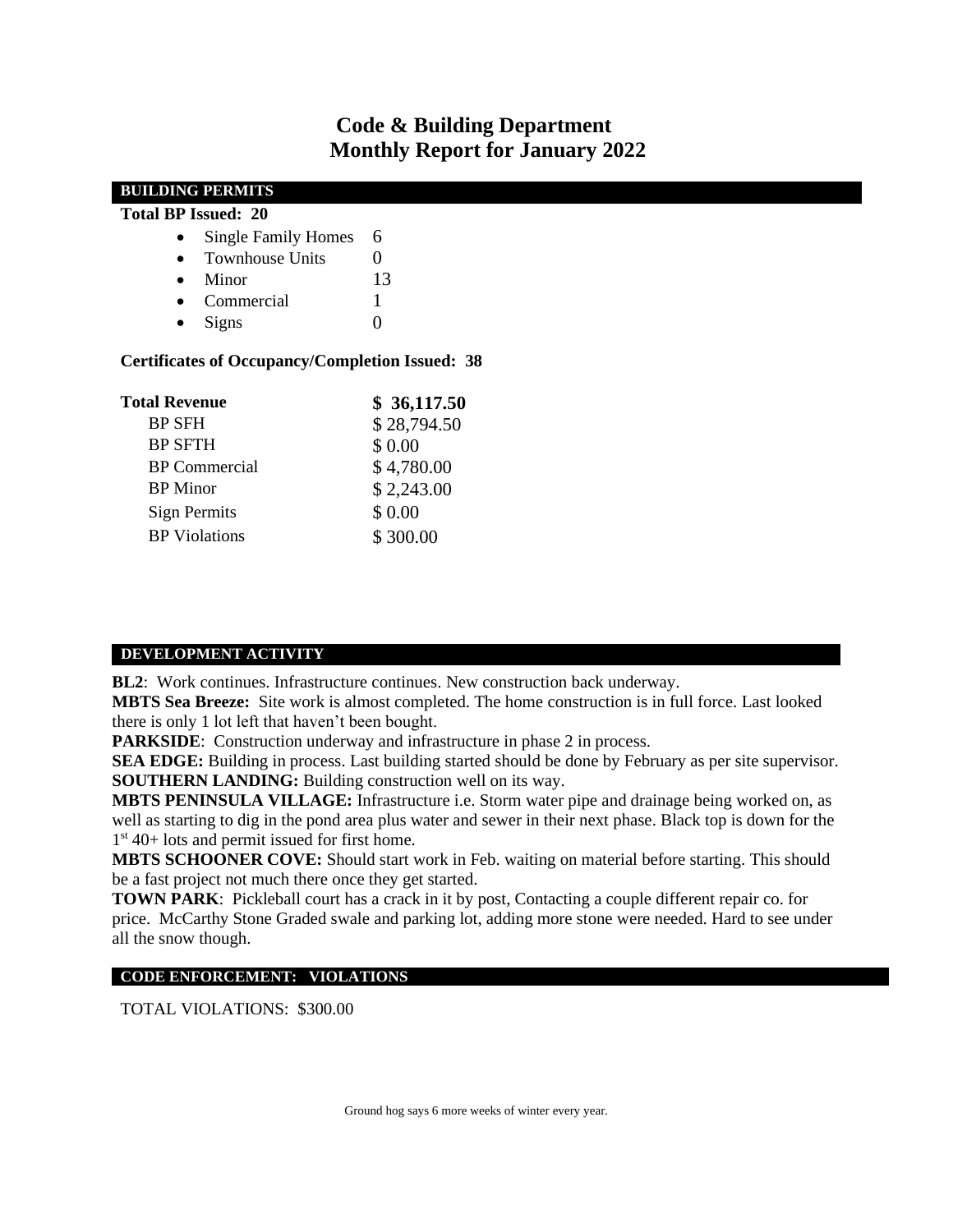

# **Millville Reporting – January 2022**

## **Millville Troop 4 Deployment Reporting – January 2022**

| Date      | Time<br>In | Time<br>Out | <b>HRS</b><br>Hot<br>Spot | <b>Traffic</b><br><b>Stops</b> | #Of<br>Warnings         | <b>Traffic</b><br>Charges | # DUI                   | # of Incidents          | # of Person<br>Arrested | <b>Total</b><br>Criminal<br>Charges | CPC                     | Intel                   | Drug<br>Arrest          | 29's                    |
|-----------|------------|-------------|---------------------------|--------------------------------|-------------------------|---------------------------|-------------------------|-------------------------|-------------------------|-------------------------------------|-------------------------|-------------------------|-------------------------|-------------------------|
| 1/1/2022  | 0600       | 1000        | 4                         | 0                              | $\pmb{0}$               | $\overline{\mathbf{0}}$   | $\mathbf 0$             | 0                       | $\overline{\mathbf{0}}$ | 0                                   | $\pmb{0}$               | $\mathbf 0$             | $\mathbf 0$             | $\pmb{0}$               |
| 1/2/2022  | 1430       | 1830        | 4                         | 0                              | $\mathbf 0$             | 1                         | $\mathbf 0$             | 0                       | $\mathbf 0$             | 0                                   | 0                       | $\bf{0}$                | $\mathbf 0$             | $\mathbf 0$             |
| 1/3/2022  | 0430       | 0830        | $\overline{\mathbf{4}}$   | $\overline{\mathbf{0}}$        | $\bullet$               | $\overline{\mathbf{0}}$   | $\overline{\mathbf{0}}$ | $\overline{\mathbf{0}}$ | $\overline{\mathbf{0}}$ | $\overline{\mathbf{0}}$             | $\overline{\mathbf{0}}$ | $\overline{\mathbf{0}}$ | $\overline{\mathbf{0}}$ | $\overline{\mathbf{0}}$ |
| 1/3/2022  | 0830       | 1230        | 4                         | $\bf{0}$                       | $\mathbf 0$             | $\bf{0}$                  | $\mathbf 0$             | $\pmb{0}$               | $\pmb{0}$               | $\pmb{0}$                           | $\pmb{0}$               | $\bf{0}$                | $\pmb{0}$               | $\pmb{0}$               |
| 1/4/2022  | 0600       | 1000        | $\overline{\mathbf{4}}$   | $\mathbf{0}$                   | $\mathbf{0}$            | $\bf{0}$                  | $\mathbf 0$             | $\mathbf{0}$            | $\pmb{0}$               | $\pmb{0}$                           | 0                       | $\mathbf 0$             | $\mathbf 0$             | $\mathbf 0$             |
| 1/5/2022  | 1600       | 2000        | 4                         | $\mathbf{0}$                   | $\mathbf 0$             | 0                         | 0                       | $\bf{0}$                | $\pmb{0}$               | $\pmb{0}$                           | $\pmb{0}$               | $\pmb{0}$               | $\pmb{0}$               | $\pmb{0}$               |
| 1/6/2022  | 2200       | 0200        | $\overline{\mathbf{4}}$   | 0                              | $\mathbf 0$             | $\mathbf 0$               | $\bf{0}$                | $\bf{0}$                | $\mathbf{0}$            | $\bf{0}$                            | $\pmb{0}$               | $\bf{0}$                | $\pmb{0}$               | $\pmb{0}$               |
| 1/6/2022  | 1600       | 2000        | $\overline{\mathbf{4}}$   | $\mathbf{1}$                   | $\mathbf{1}$            | $\pmb{0}$                 | $\pmb{0}$               | $\bf{0}$                | $\mathbf 0$             | $\pmb{0}$                           | 0                       | $\mathbf 0$             | $\pmb{0}$               | $\mathbf 0$             |
| 1/7/2022  | 0730       | 1130        | $\overline{\mathbf{4}}$   | $\overline{\mathbf{0}}$        | $\overline{\mathbf{0}}$ | $\overline{\mathbf{0}}$   | $\bf{0}$                | $\overline{\mathbf{0}}$ | $\overline{\mathbf{0}}$ | $\overline{\mathbf{0}}$             | $\overline{\mathbf{0}}$ | $\overline{\mathbf{0}}$ | $\overline{\mathbf{0}}$ | $\overline{\mathbf{0}}$ |
| 1/7/2022  | 1300       | 1700        | 4                         | $\bf{0}$                       | $\mathbf{0}$            | $\mathbf{0}$              | $\mathbf 0$             | $\bf{0}$                | $\pmb{0}$               | $\overline{\mathbf{0}}$             | $\overline{\mathbf{0}}$ | $\pmb{0}$               | $\mathbf 0$             | $\bf{0}$                |
| 1/8/2022  | 0700       | 1100        | $\overline{\mathbf{4}}$   | $\overline{2}$                 | $\overline{2}$          | 0                         | $\mathbf 0$             | 0                       | $\mathbf 0$             | $\bf{0}$                            | $\bf{0}$                | $\bf{0}$                | $\mathbf 0$             | $\pmb{0}$               |
| 1/9/2022  | 0900       | 1300        | $\overline{\mathbf{4}}$   | $\mathbf{2}$                   | $\pmb{0}$               | $\overline{2}$            | $\pmb{0}$               | 0                       | $\mathbf 0$             | $\pmb{0}$                           | $\mathbf 0$             | $\bf{0}$                | $\mathbf 0$             | $\pmb{0}$               |
| 1/10/2022 | 1100       | 1500        | $\overline{\mathbf{4}}$   | $\mathbf{1}$                   | $\bf{0}$                | $\mathbf{1}$              | $\pmb{0}$               | $\mathbf 0$             | $\mathbf{0}$            | $\overline{\mathbf{0}}$             | $\bf{0}$                | $\pmb{0}$               | $\pmb{0}$               | $\pmb{0}$               |
| 1/10/2022 | 1400       | 1800        | $\overline{\mathbf{4}}$   | $\overline{\mathbf{0}}$        | $\mathbf 0$             | 0                         | $\mathbf{0}$            | $\mathbf{0}$            | $\mathbf 0$             | $\pmb{0}$                           | $\mathbf 0$             | $\mathbf 0$             | $\mathbf 0$             | $\mathbf 0$             |
| 1/11/2022 | 1300       | 1700        | $\overline{\mathbf{4}}$   | 1                              | $\overline{\mathbf{0}}$ | $\overline{1}$            | $\overline{\mathbf{0}}$ | $\mathbf{1}$            | $\overline{\mathbf{0}}$ | $\overline{\mathbf{0}}$             | $\overline{\mathbf{0}}$ | $\overline{\mathbf{0}}$ | $\overline{\mathbf{0}}$ | $\overline{\mathbf{0}}$ |
| 1/12/2022 | 1800       | 2200        | 4                         | $\overline{\mathbf{3}}$        | $\bf{0}$                | 3                         | $\mathbf{0}$            | 0                       | $\mathbf{0}$            | $\pmb{0}$                           | $\mathbf 0$             | $\mathbf{0}$            | $\mathbf 0$             | $\pmb{0}$               |
| 1/13/2022 | 0800       | 1200        | 4                         | 0                              | $\mathbf{0}$            | $\mathbf{0}$              | $\bf{0}$                | 0                       | $\mathbf 0$             | $\mathbf 0$                         | $\mathbf 0$             | $\bf{0}$                | $\mathbf 0$             | $\mathbf 0$             |
| 1/13/2022 | 1800       | 2200        | 4                         | 0                              | $\pmb{0}$               | 0                         | 0                       | 0                       | 0                       | 0                                   | $\mathbf 0$             | $\pmb{0}$               | $\pmb{0}$               | $\pmb{0}$               |
| 1/14/2022 | 0600       | 1000        | 4                         | $\mathbf{3}$                   | $\overline{1}$          | $\overline{4}$            | $\mathbf{0}$            | 0                       | 0                       | $\bf{0}$                            | $\mathbf{0}$            | $\mathbf{0}$            | $\mathbf 0$             | $\mathbf 0$             |
| 1/14/2022 | 1600       | 2000        | 4                         | $\overline{2}$                 | 1                       | $\mathbf{1}$              | $\bf{0}$                | $\mathbf 0$             | $\pmb{0}$               | $\mathbf{0}$                        | $\mathbf 0$             | $\pmb{0}$               | $\pmb{0}$               | $\mathbf 0$             |
| 1/15/2022 | 2300       | 0300        | $\overline{\mathbf{4}}$   | $\overline{\mathbf{0}}$        | $\mathbf{0}$            | $\mathbf{0}$              | $\bf{0}$                | $\overline{\mathbf{0}}$ | $\overline{\mathbf{0}}$ | $\mathbf{0}$                        | $\overline{\mathbf{0}}$ | $\overline{\mathbf{0}}$ | $\overline{\mathbf{0}}$ | $\overline{\mathbf{0}}$ |
| 1/16/2022 | 0500       | 0930        | 4                         | $\mathbf{1}$                   | $\mathbf{1}$            | $\mathbf{0}$              | $\overline{\mathbf{0}}$ | $\overline{2}$          | 0                       | $\mathbf{0}$                        | $\bf{0}$                | $\mathbf{0}$            | $\mathbf 0$             | $\pmb{0}$               |
| 1/17/2022 | 0800       | 1200        | 4                         | $\mathbf{1}$                   | $\mathbf{1}$            | 0                         | $\pmb{0}$               | 0                       | $\pmb{0}$               | $\mathbf 0$                         | $\pmb{0}$               | $\bf{0}$                | $\mathbf 0$             | $\pmb{0}$               |
| 1/17/2022 | 1730       | 2130        | 4                         | $\mathbf{1}$                   | $\mathbf{0}$            | 1                         | $\pmb{0}$               | $\overline{\mathbf{0}}$ | $\pmb{0}$               | $\pmb{0}$                           | $\mathbf 0$             | $\pmb{0}$               | $\mathbf 0$             | $\pmb{0}$               |
| 1/18/2022 | 1500       | 1900        | $\overline{\mathbf{4}}$   | 3                              | $\pmb{0}$               | 3                         | $\pmb{0}$               | $\mathbf{0}$            | 0                       | $\pmb{0}$                           | $\overline{\mathbf{0}}$ | $\pmb{0}$               | $\mathbf 0$             | $\pmb{0}$               |
| 1/19/2022 | 1200       | 1600        | 4                         | 6                              | $\overline{\mathbf{c}}$ | 5                         | $\bf{0}$                | $\pmb{0}$               | $\bf{0}$<br>с           | $\pmb{0}$                           | 0                       | $\bf{0}$                | $\mathbf 0$             | $\bf{0}$                |
| 1/20/2022 | 1500       | 2300        | 8                         | $\overline{\mathbf{0}}$        | $\overline{\mathbf{0}}$ | $\overline{\mathbf{0}}$   | $\overline{\mathbf{0}}$ | $\overline{\mathbf{0}}$ | $\overline{\mathbf{0}}$ | $\overline{\mathbf{0}}$             | $\overline{\mathbf{0}}$ | $\overline{\mathbf{0}}$ | $\overline{\mathbf{0}}$ | $\overline{\mathbf{0}}$ |
| 1/21/2022 | 1500       | 2300        | 8                         | $\mathbf{2}$                   | 0                       | $\mathbf{z}$              | 0                       | $\mathbf{1}$            | $\mathbf{0}$            | 0                                   | 0                       | 0                       | 0                       | 0                       |
| 1/22/2022 | 0600       | 1000        | $\overline{\mathbf{4}}$   | $\mathbf{0}$                   | $\mathbf 0$             | $\overline{0}$            | $\mathbf{0}$            | 0                       | $\mathbf 0$             | 0                                   | 0                       | $\bf{0}$                | 0                       | 0                       |
| 1/23/2022 | 1200       | 1600        | $\overline{\mathbf{4}}$   | 5 <sup>5</sup>                 | $\overline{2}$          | $\overline{\mathbf{3}}$   | $\pmb{0}$               | $\mathbf 0$             | $\mathbf{0}$            | $\overline{\textbf{0}}$             | $\overline{\mathbf{0}}$ | $\pmb{0}$               | $\pmb{0}$               | $\pmb{0}$               |
| 1/24/2022 | 0900       | 1300        | $\overline{\mathbf{4}}$   | $\mathbf{1}$                   | $\overline{1}$          | $\mathbf{1}$              | $\bullet$               | $\overline{2}$<br>10< 1 | 0                       | 0                                   | 0                       | $\pmb{0}$               | $\pmb{0}$               | 0                       |
| 1/24/2022 | 1700       | 2100        | $\overline{\mathbf{4}}$   | 0                              | 0                       | $\overline{\mathbf{0}}$   | $\overline{\mathbf{0}}$ | 0                       | 0                       | 0                                   | 0                       | $\bf{0}$                | 0                       | 0                       |
| 1/25/2022 | 0730       | 1130        | $\overline{4}$            | $\mathbf{1}$                   | $\overline{\mathbf{0}}$ | $\mathbf{1}$              | $\overline{\mathbf{0}}$ | $\overline{\mathbf{0}}$ | $\overline{\mathbf{0}}$ | $\overline{\mathbf{0}}$             | $\overline{\mathbf{0}}$ | 0                       | $\mathbf 0$             | 0                       |
| 1/26/2022 | 1200       | 1600        | $\overline{\mathbf{4}}$   | 0                              | $\overline{\mathbf{0}}$ | 0                         | $\pmb{0}$               | 0                       | $\overline{\mathbf{0}}$ | 0                                   | 0                       | $\pmb{0}$               | $\pmb{0}$               | 0                       |
| 1/27/2022 | 1500       | 2300        | 8                         | 5                              | $\pmb{0}$               | 5                         | $\pmb{0}$               | $\mathbf{1}$            | $\pmb{0}$               | $\pmb{0}$                           | 0                       | $\bf{0}$                | 0                       | 0                       |
| 1/28/2022 | 0900       | 1300        | $\overline{\mathbf{4}}$   | 0                              | $\pmb{0}$               | $\mathbf{1}$              | $\pmb{0}$               | 0                       | 0                       | 0                                   | 0                       | 0                       | 0                       | $\pmb{0}$               |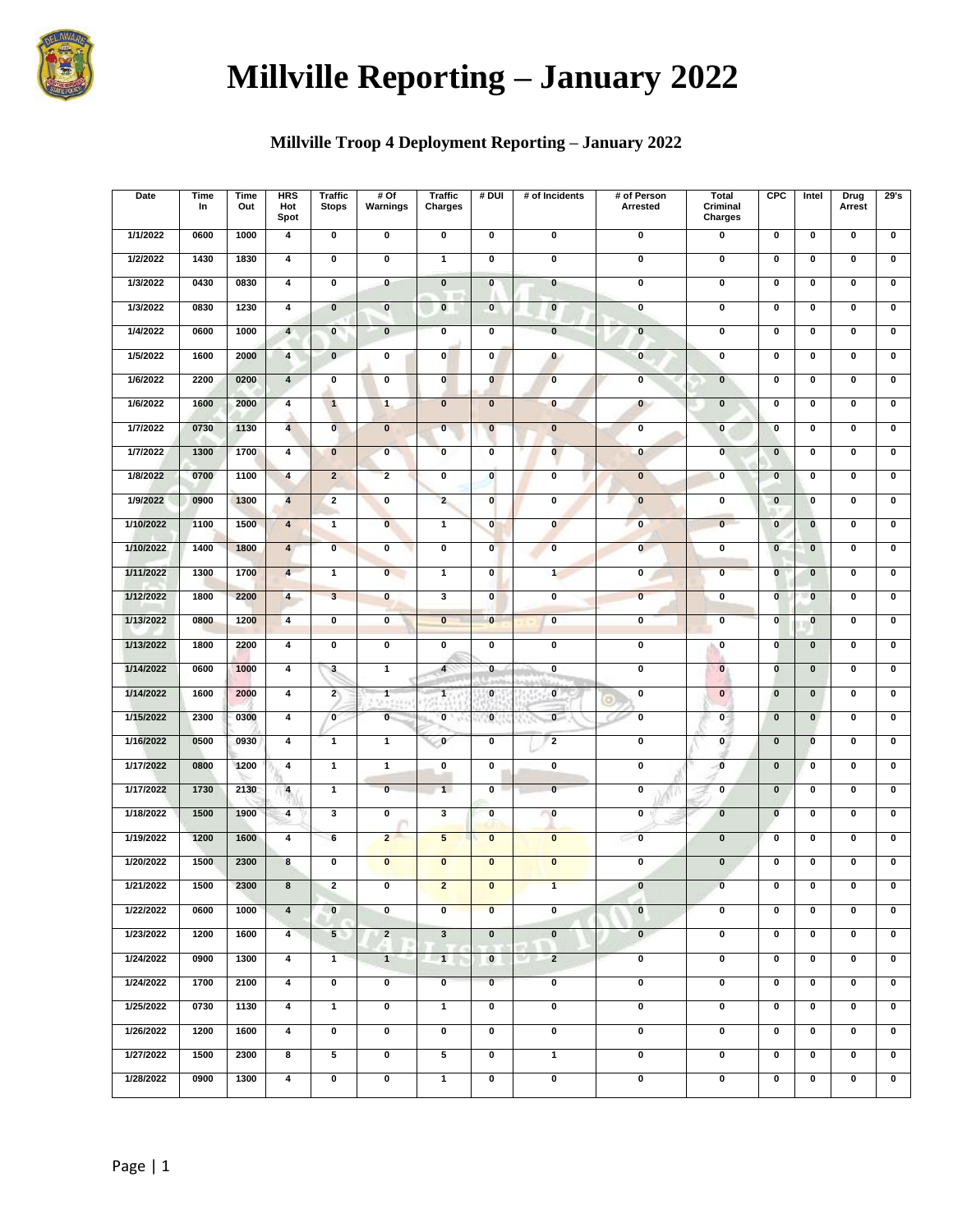

# **Millville Reporting – January 2022**

| 1/28/2022 | 1500 | 1900 | 4  | 2  |    |  | 0 | 0 | 0 | <sup>0</sup> | 0 | 0 | 0 | 0 |
|-----------|------|------|----|----|----|--|---|---|---|--------------|---|---|---|---|
| 1/29/2022 | 1600 | 2000 | 4  |    | 0  |  | 0 | 0 | 0 |              |   |   | v |   |
| 1/30/2022 | 1000 | 1400 | 4  |    | o  |  | 0 |   | 0 |              |   | o | u |   |
| 1/31/2022 | 1500 | 1900 | 4  |    |    |  | 0 |   | 0 |              |   |   | u |   |
| Total     |      | 172  | 45 | 14 | 37 |  | 9 | 0 |   |              |   |   |   |   |



**Traffic Contact Totals for Millville Contract Policing Patrols**



ESTABLISHED

 $, 190$